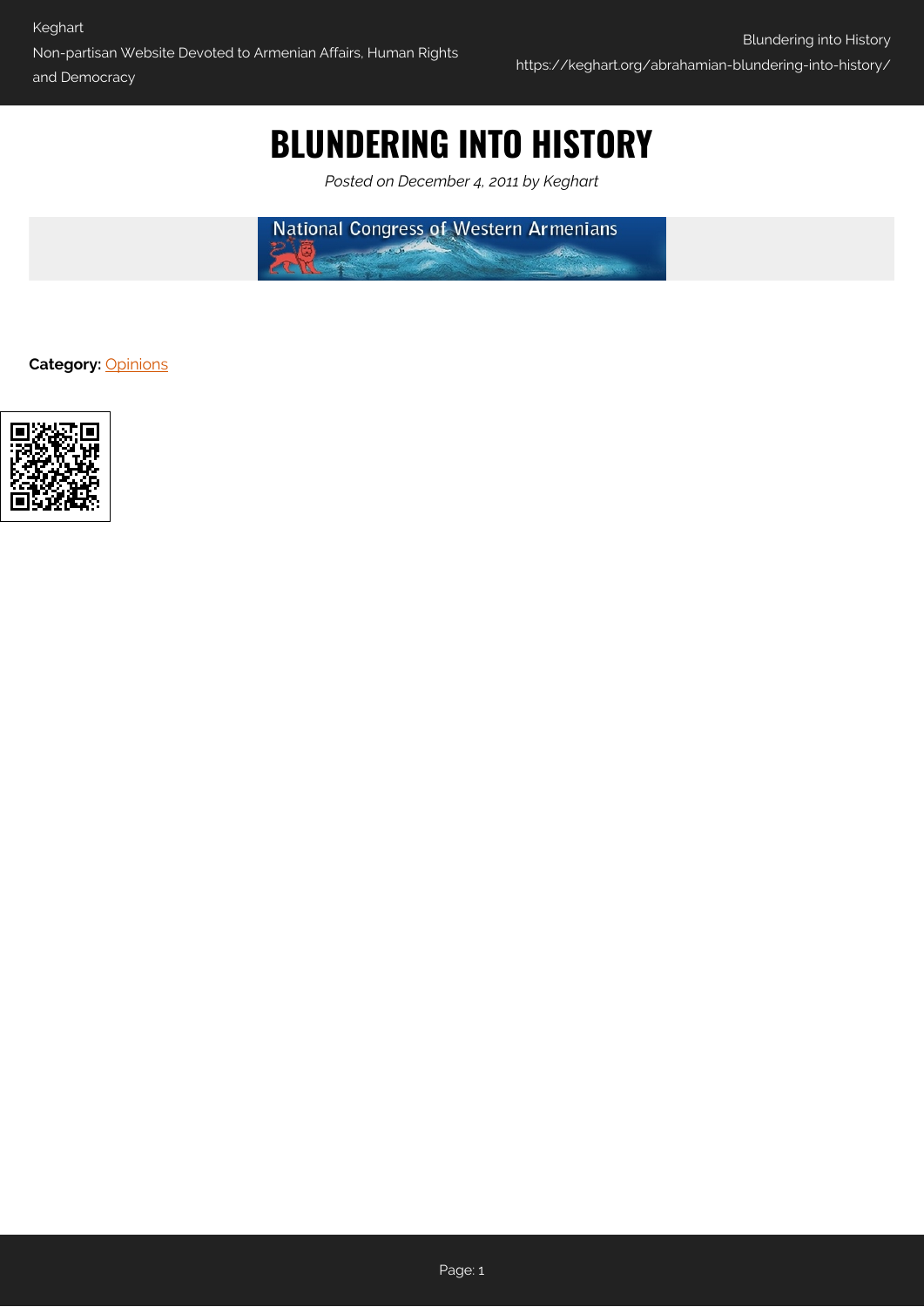#### **Dikran Abrahamian**, 3 December 2011

Dear International Organizing Committee (IOC) of proposed "Western Armenian National Congress (WAN-C),

It is very heartening to see so many compatriotic associations from Armenia participating in this great uncharted road. Why "Mousa Ler" compatriotic Union was not present?

I am disappointed that the [statement](#page-2-0) yet again contains the following "Սակայն նույն թվականի հոկտեմբեր-նոյեմբեր ամիսներին **քեմալա-բոլշեւիկյան** (bolded by me) միացյալ ագրեսիայի հետեւանքով վերացվեց հայոց անկախ պետականությունը....Հայաստանի Հանրապետությունը մասնատվեց Թուրքիայի, Ադրբեջանի եւ Վրաստանի միջեւ" etc.

Were it not what you call բոլշեւիկ aggression (which for all practical purposes I would simply call "Sovietization") and the presence of the 11th Red Army, the Kemalists would have wolfed whatever was left of Armenia. The British and the French could/would not stop them. Do you think the "little ally" could? But I need not speculate, may be Armenia had a secret nuke in 1918-1920 that it could use. Who knows? What happened to Cilicia? Why didn't the French draw the line?

How could an entity be "divided" when *de facto* the lands that are referred to were not under the jurisdiction of Հայաստանի Հանրապետություն? The Republic was hardly able to rule over Yerevan and what exists at present, in addition to Kars and Ardahan. The proposed great Armenia of Sèvres was only on paper and remained on paper. It was later through Kars treaty that we lost Kars & Ardahan, and subsequently Nagorno-Karabakh & etc through Stalin's treachery.

If you continue to make such non-pragmatic statements to appease some circles in Moscow and Yerevan then you are seeding your own doom, and I would suggest that we better pack up to go home than to Sèvres.

I need not elaborate on this issue again, as we have talked about this matter at great length previously. Quote as many historians as you wish, that's a no go at this present stage when the Congress tries to forge a **common front** of all people adhering to the principles of proposed WAN-C and are willing to sacrifice their time, money, energy for a sacred goal. Let's not lose sight of the villain who committed the Genocide.

For clarity, I'd like to address the topic of "delegates." Despite the fact that compatriotic associations in Moscow and in Yerevan have elected their representatives, who will participate in the Sèvres convention on Dec 10, none can legally claim to be a delegate. It's my view that every participant will represent herself/himself, and thus the ensuing entity should recognize itself as a self-appointed body, without ambitious claims that it speaks on behalf of all Genocide survivors' descendents. Accordingly, the convention should consider adopting a congruent name for the forthcoming "Congress," particularly when there are already two organizations with almost similar designations.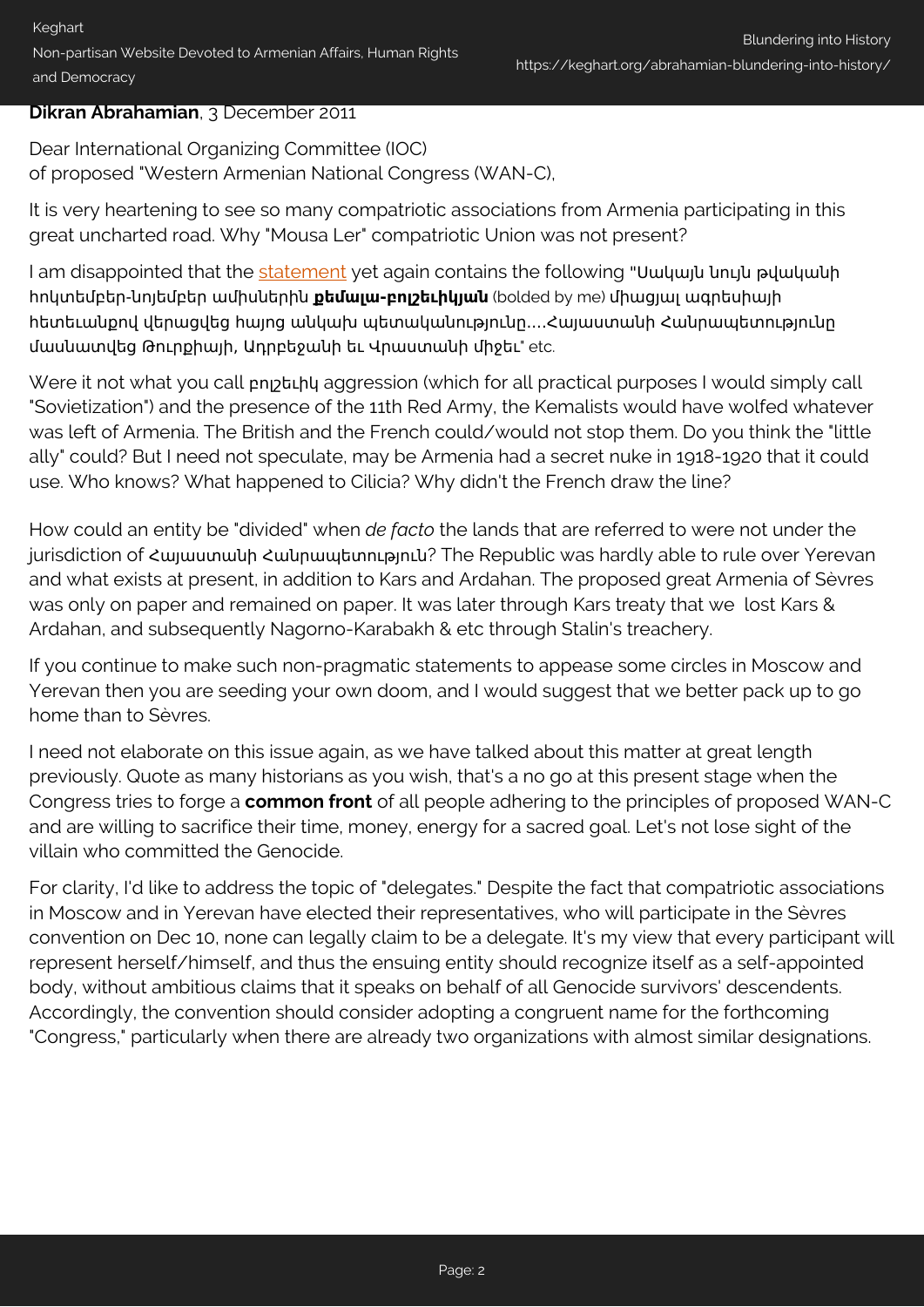of the convention containing expressions as quoted above in any way, overt or implied. Rest assured that I am expressing not only my own personal opinion but the **consensus** of 12 people in Canada who are supportive of the WAN-C effort. They are each well appreciated individuals in the Canadian Armenian community and represent an array of ideological backgrounds.

Respectfully,

<span id="page-2-0"></span>Dikran Abrahamian

#### **2011-12-01**

#### [ՀԱՅՏԱՐԱՐՈՒԹՅՈՒՆ](http://www.azg.am/AM/2011120116)

ԱՐԵՎՄՏԱՀԱՅ ՀԱՅՐԵՆԱԿՑԱԿԱՆՆԵՐԸ ՓՈՐՁՈՒՄ ԵՆ ԿԱԶՄԱԿԵՐՊՎԵԼ 2011 թ. նոյեմբերի 20-ին Երեւանում կայացավ Հայաստանի Հանրապետությունում արեւմտահայերի ժառանգների հայրենակցական հասարակական կազմակերպությունների ներկայացուցիչների համագումարը: Համագումարին մասնակցում էին Արեւմտյան Հայաստանը ներկայացնող 10 հայրենակցական միությունների («Արծվաբույն Զեյթուն», «Ալաշկերտ», «Բուլանուղ», «Էրզրում», «Թվանչ», «Կարին», «Համշեն», «Մուշ», «Նորագավիթ», «Վասպուրական») եւ արեւմտահայերի ժառանգների անհատ ներկայացուցիչների 87 պատվիրակներ:

Համագումարն ընտրեց 30 պատգամավորներ 2011 թ. դեկտեմբերի 10-ին Փարիզում (Սեւրում) կայանալիք արեւմտահայերի երրորդ համագումարին մասնակցելու համար: Համագումարը նախապատրաստել է միջազգային կազմակերպչական կոմիտեն, որը գրանցվել է 2007 թ. Փարիզում, Ֆրանսիայի օրենսդրությանը համապատասխան` որպես հասարակական կազմակերպություն:

Համագումարը ընդունեց նաեւ որոշում` հիմնադրել «ՀՀ-ում արեւմտահայերի ժառանգների հայրենակցական միություն», որը նպատակ է հետապնդում ոչ միայն ապահովել ՀՀ-ում բնակվող արեւմտահայերի ժառանգների ներկայությունը արեւմտահայերի համագումարին, այլեւ ձեւավորել նրանց գլխավոր հիմնախնդրի` պահանջատիրության համընդհանուր իրավական դաշտը:

Ինչպես հայտնի է, 1917 եւ 1919 թվականներին Երեւանում կայացել են արեւմտահայերի առաջին եւ երկրորդ համագումարները զորավար Անդրանիկի նախաձեռնությամբ, որոնց մասնակցել են արեւմտահայերի` Օսմանյան կայսրությունում հայերի դեմ իրականացված ցեղասպանությունից փրկվածների ներկայացուցիչները:

1919-20 թթ. արեւմտահայերի ներկայացուցիչները շարունակեցին իրենց գործունեությունը Փարիզում, Պողոս Նուբարի գլխավորությամբ, որը Փարիզի Խաղաղության վեհաժողովում հանդես էր գալիս որպես հայոց ազգային պատվիրակության ղեկավար: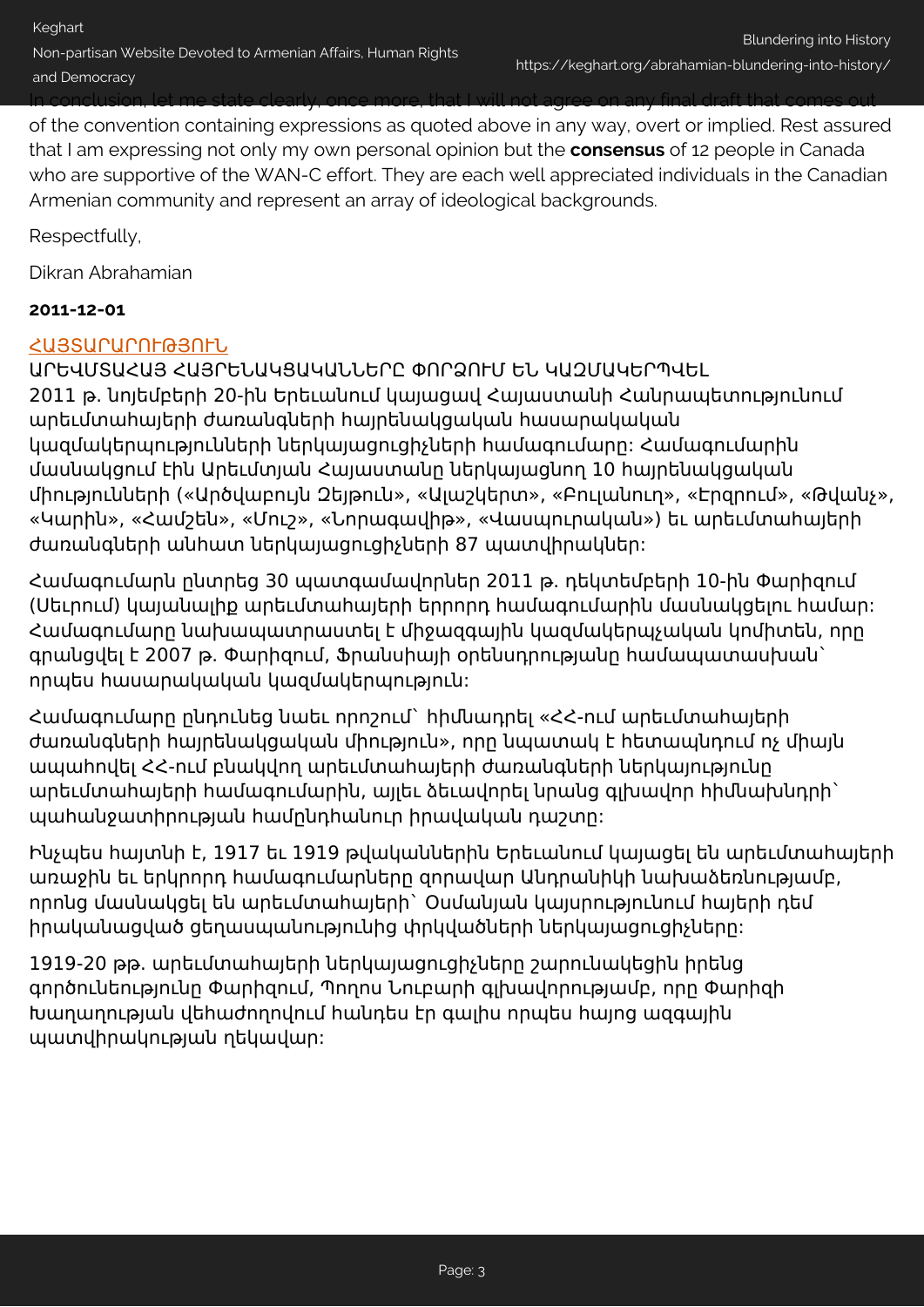Keghart

Non-partisan Website Devoted to Armenian Affairs, Human Rights

#### and Democracy

Հենց Փարիզում էլ, Հայոց ազգային պատվիրակության եւ Հայաստանի 1-ին

Հանրապետության (1918-20 թթ.) ղեկավարության համատեղ գործունեության արդյունքում, մշակվեց եւ Խաղաղության վեհաժողովին ներկայացվեց «Հայերի պահանջների վերաբերյալ հուշագիրը», որը հիմք հանդիսացավ 1920 թ. օգոստոսի 10 ին Սեւրի դաշնագրի` հայությանը եւ Հայաստանին վերաբերող հոդվածների ընդունման համար: Ըստ այդ դաշնագրի, Թուրքիան եւ հաղթող դաշնակից պետությունները ճանաչեցին Հայաստանի անկախությունը Վանի, Բիթլիսի, Էրզրումի եւ Տրապիզոնի նահանգների սահմաններում: Սակայն նույն թվականի հոկտեմբեր-նոյեմբեր ամիսներին քեմալա-բոլշեւիկյան միացյալ ագրեսիայի հետեւանքով վերացվեց հայոց անկախ պետականությունը, եւ Հայաստանի Հանրապետությունը մասնատվեց Թուրքիայի, Ադրբեջանի եւ Վրաստանի միջեւ, իսկ մնացած մասը խորհրդայնացվեց եւ կցվեց Խորհդային Միությանը, որտեղ հայերը զրկվեցին հայկական հարցի հետապնդման հնարավորություններից:

Ինչ վերաբերում է ցեղասպանության հետեւանքով աշխարհով մեկ սփռված հայությանը, ապա նրանք օտար երկրներում կարողացան աստիճանաբար ոտքի կանգնել եւ, հարմարվելով օտար երկրների օրենքներին, կարողացան ոչ միայն պահպանել իրենց ազգային դիմագիծը, այլեւ, վերակազմակերպվելով, այդ երկրներում ձեւավորեցին ուժեղ եւ գործուն համայնքներ, սակայն նրանց այդպես էլ մինչ այժմ չհաջողվեց ձեւավորել համահայկական միասնական եւ կայացած այնպիսի կառույց, որը կարողանար ներկայացնել ցեղասպանությունից փրկված արեւմտահայերի ժառանգների իրավունքները, շահերը եւ պահանջները:

Խորհրդային Միության փլուզումից եւ հայոց անկախ պետականության վերականգնումից հետո բացվեցին նոր հնարավորություններ հայկական հարցի ընդհատված գործընթացը վերականգնելու համար` այնպես, ինչպես 1918-20 թթ. համագործակցեցին հայոց ազգային պատվիրակությունը եւ Հայաստանի 1-ին Հանրապետության ղեկավարությունը: Սակայն դրա համար ներկայումս պակասում է արեւմտահայերի ժառանգների ներկայացուցիչների ձեւավորած մարմինը, եւ Փարիզում նախատեսվող արեւմտահայերի երրորդ համագումարի նպատակը հենց այդ մարմնի` Արեւմտահայերի ազգային խորհրդի ստեղծումն է:

Տեւական եւ հետեւողական աշխատանքների արդյունքում եւ համապատասխան միջազգային կարգավիճակի ձեռքբերումով արեւմտահայերի լիազոր ներկայացուցչական մարմինը հնարավորություն կստանա անմիջականորեն ներկայացնելու միջազգային կազմակերպություններում եւ այլ համապատասխան կառույցներում արեւմտահայերի ժառանգների օրինական իրավունքները, հայկական հարցին հետամուտ այլ շահագրգիռ ուժերի հետ համատեղ մասնակցելու Թուրքիայի իշխանությունների եւ այլ կողմերի հետ բանակցություններին եւ երկխոսություններին` Թուրքիայի կողմից Հայոց ցեղասպանության փաստացի ճանաչման ու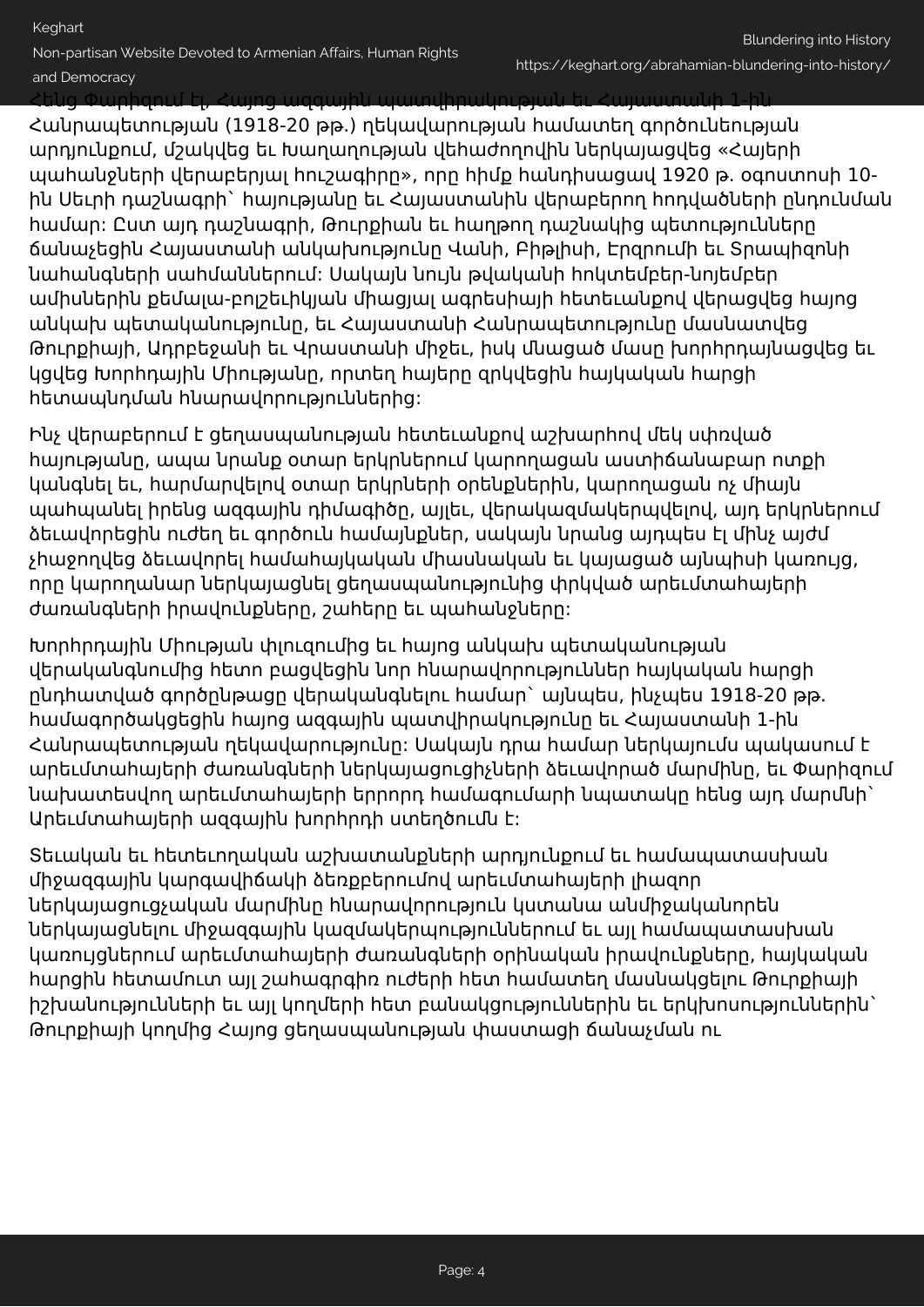Keghart Non-partisan Website Devoted to Armenian Affairs, Human Rights and Democracy

դատապարտման եւ նրա հետեւանքների վերացման, այդ թվում` հարուցած նյութական

ու բարոյական վնասների փոխհատուցման ու բռնագրավյալ տարածքների վերադարձման, ինչպես նաեւ արեւմտահայերի ժառանգների անարգել եւ անվտանգ վերադարձը իրենց պատմական հայրենիք ապահովելու նպատակով:

Արեւմտահայերի լիազոր ներկայացուցչական մարմինը արեւմտահայերի (Օսմանյան կայսրությունում նախկինում բնակված հայկական ծագումով քաղաքացիների ժառանգների) անունից փաստորեն կներկայացնի բազմամիլիոն աշխարհասփյուռ արեւմտահայությանը, հնարավորություն կընձեռի Հայաստանի Հանրապետության եւ ԼՂՀ-ի հետ սերտ համագործակցության ճանապարհով մշակելու եւ իրականացնելու համահայկական այնպիսի մեծածավալ նշանակության ծրագրեր, որոնք կնպաստեն հզոր եւ ինքնուրույն հայկական գործոնի ձեւավորմանը միջազգային կյանքում: Իսկ դա հնարավորություն կտա, որ հայ ազգը համաշխարհային քաղաքականության մեջ դառնա իր ճակատագրի տերը եւ այդպիսով ապահովի իր անվտանգ եւ հեռանկարային զարգացումը ձեւավորող նոր աշխարհահամակարգ:

## Արեւմտահայերի համագումարի կազմակերպչական կոմիտեի կազմում ընդգրկված հայրենակցական միություններ

2011-12-03

# [ԶԵՂԾԱՐԱՐՈՒԹՅՈՒՆ, ՈՐ ԴԱՎԱԴՐՈՒԹՅՈՒՆ Է ԴԱՌՆՈՒՄ](http://www.azg.am/AM/2011120318)

## Մարի Բարսեղյան

Տպագրվող հոդվածը մեր թերթում հաջորդական 3-րդ անդրադարձն է Արեւմտահայ երրորդ համագումարի նախապատրաստության ընթացքի վերաբերյալՙ թեր եւ դեմ կարծիքներով: Ըստ էության, ոչ ոք դեմ չէ այդ նախաձեռնությանը, ցեղասպանված եւ հայրենազրկված արեւմտահայության ժառանգորդների համախմբմանը: Սակայն ինչ վերաբերում է կազմակերպման աշխատանքներին եւ նախաձեռնողներից ոմանց գործելակերպին ու հայացքներին, իրո՛ք այնտեղ լուրջ խնդիրներ կա, ինչին նվիրված է ստորեւ լույս տեսնող հոդվածը:

Օրերս «Հայաստանի Հանրապետություն» թերթում պաշտոնական մի հայտարարություն կարդացի, որտեղ վերամբարձ ոճով եւ հանգամանալից գրված է Փարիզում կայանալիք Արեւմտահայոց երրորդ համագումարի հայաստանյան համաժողովի նախապատրաստական եւ պատգամավորների ընտրության նպատակով կայացած համաժողովի մասին:

Ընթերցողին այս անցուդարձին ծանոթացնելու համար մի փոքրիկ նախապատմություն ներկայացնեմ:

Սփյուռքում արեւմտահայերի խնդիրներով զբաղվող երկու հասարակական կազմակերպություն տարիներ ի վեր արդեն կար. մեկըՙ Լոս Անջելեսում, մյուսըՙ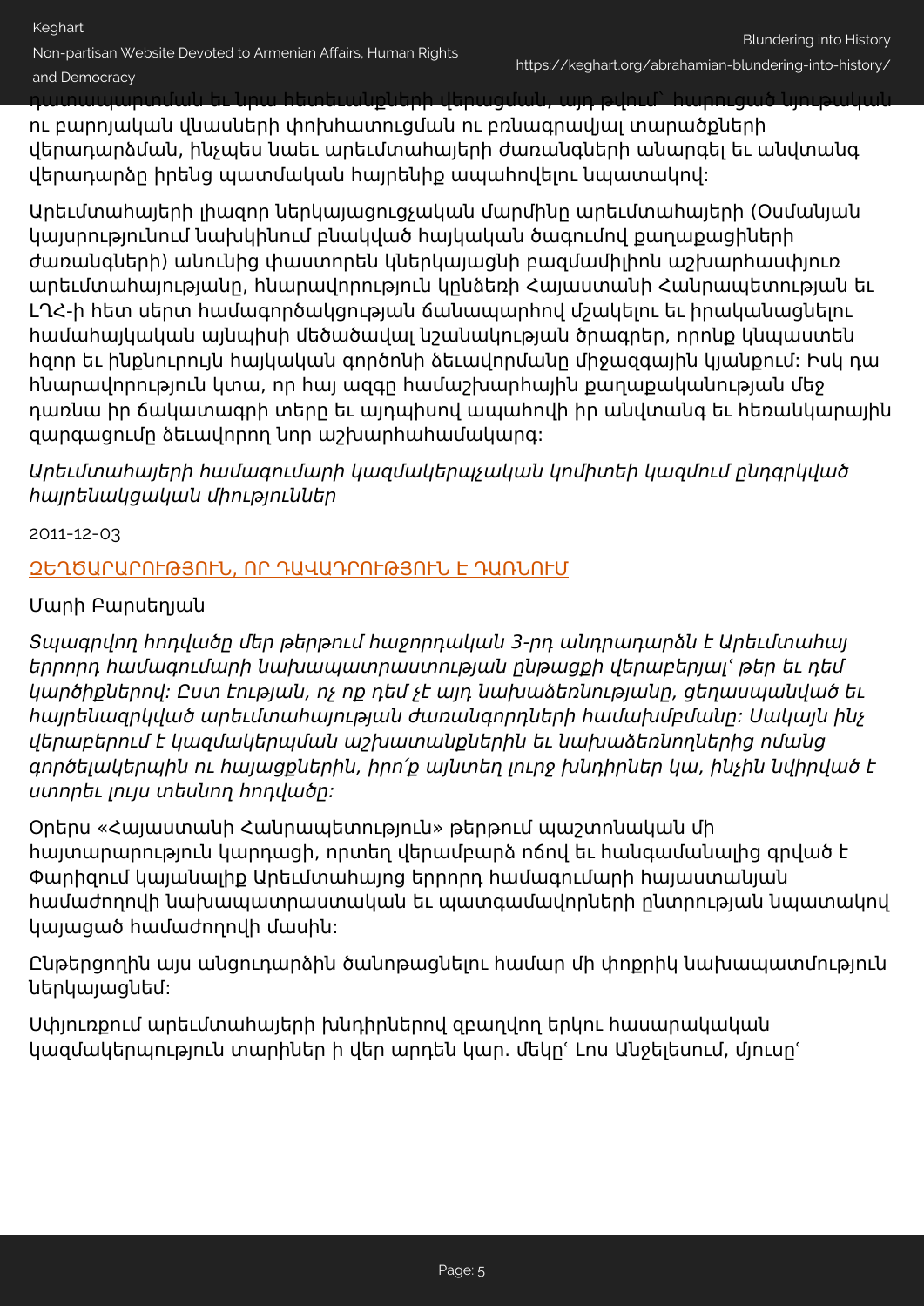Keghart

Non-partisan Website Devoted to Armenian Affairs, Human Rights and Democracy

Փարիզում: Երկուսն էլ գործում են մեկը մյուսից անջատ եւ համագործակցության ոչ մի

քայլ չեն անում: Վերջին տարիներին Մոսկվայում նույնպես այդ նույն խնդիրներով եւ մոտավորապես նույն անվանումով ստեղծվում է «Արեւմտահայոց միջազգային կազմակերպություն» (այսինքնՙ տարբեր երկրներում ապրող հայերի, այլ ոչ թեՙ ազգերի կազմակերպություն) կազմկոմիտեն պատրաստվում է համագումար հրավիրել Փարիզի Սեւր արվարձանում: Արեւմտահայերի առաջին եւ երկրորդ համագումարները կայացել են համապատասխանաբար 1917 թ. եւ 1919 թ. Երեւանում: Այս կազմկոմիտեն իրեն հայտարարել է նախորդ համագումարների իրավահաջորդը եւ նախաձեռնել է երրորդ համագումարի բացումը, որի խնդիրը, կազմկոմիտեի տնօրեն Կարեն Միքայելյանի նախնական հայտարարությամբ, պետք է լինի արեւմտահայոց ներկայացուցչական մարմին ստեղծելը:

Երեք կազմակերպությունների ինքնաբուխ ստեղծվելը (հուսանք ՙ ինքնաբուխ) համահայկական կարեւորագույն խնդրի արծարծման եւ լուծման ուղիներ փնտրելու գործում երիցս արդարացված ու տրամաբանական կլիներ, եթե երեքը միավորվեին, համակարգեին իրենց ծրագրերն ու գործողությունները, կենտրոնացնեին գիտական եւ նյութական հնարավորությունները եւ որպես նախանձախնդիր օժանդակ ուժՙ դիմեին ՀՀ նախագահին եւ հորդորեին, որպեսզի նա միջազային կառույցներում, հենվելով ԱՄՆ նախագահ Վուդրո Վիլսոնիՙ իրավաբանորեն անխոցելի Իրավարար վճռի վրա, առաջ քաշի հայոց պահանջատիրությունը, իսկ իրենքՙ ցեղասպանությունից փրկված արեւմտահայերիՙ տարագրության մեջ ծնված ժառանգները, միջազգային իրավունքի սուբյեկտ եւ շահառու ՀՀ-ի կողմից կճանաչվեին պոտենցիալ շահառուներ: Մի խոսքով, ժամանակակից քաղաքական լեզվով ասած, այդ միավորված կազմակերպությունները «լոբբիինգ» կանեին միջազգային եւ դիվանագիտական հետնաբեմերում: Բայց այդ միավորումը չի կայանում, քանի որ նրանց միջեւ սկզբունքային լուրջ տարաձայնություններ կան եւ նրանցից յուրաքանչյուրն ակնհայտորեն հզոր տերություններից երեքիՙ ԱՄՆ-ի, Ֆրանսիայի եւ Ռուսաստանի շահերի «պաշտպաններն են»: Անդրադառնանք Երեւանում վերջին չորս ամիսներին արեւմտահայոց լիազոր մարմին ստեղծելու միտումն ունեցող եւ առաջիկա համագումարը նախապատրաստող միջազգային կազմկոմիտեի գործունեությանը, որի գործադիր տնօրենը մոսկվայաբնակ 85-ամյա Կարեն Միքայելյանն է:

Արեւմտահայերի ժառանգների լիազոր ներկայացուցիչների համաժողովը կազմակերպելու նպատակով Երեւանում ստեղծվում է կազմկոմիտե, որում ընդգրկվում են հայ մտավորականությանՙ արմատներով արեւմտահայ նշանավոր անձինք, ովքեր նաեւ իրենց մասնագիտության բերումովՙ գրականագետ, պատմաբան, իրավագետ, թուրքագետ, կարող էին գործուն օժանդակություն բերել մեր ազգային պահանջատիրության ծրագրերի իրականացմանը: Եսՙ որպես լրագրող, մասնակցել եմ կազմկոմիտեի մի քանի նիստերին. դրանք զուտ ճանաչողական, վերլուծական եւ կազմակերպչական նիստեր էին, եւ ոչ ոք կասկած անգամ չուներ, որ դեպքերն այդպես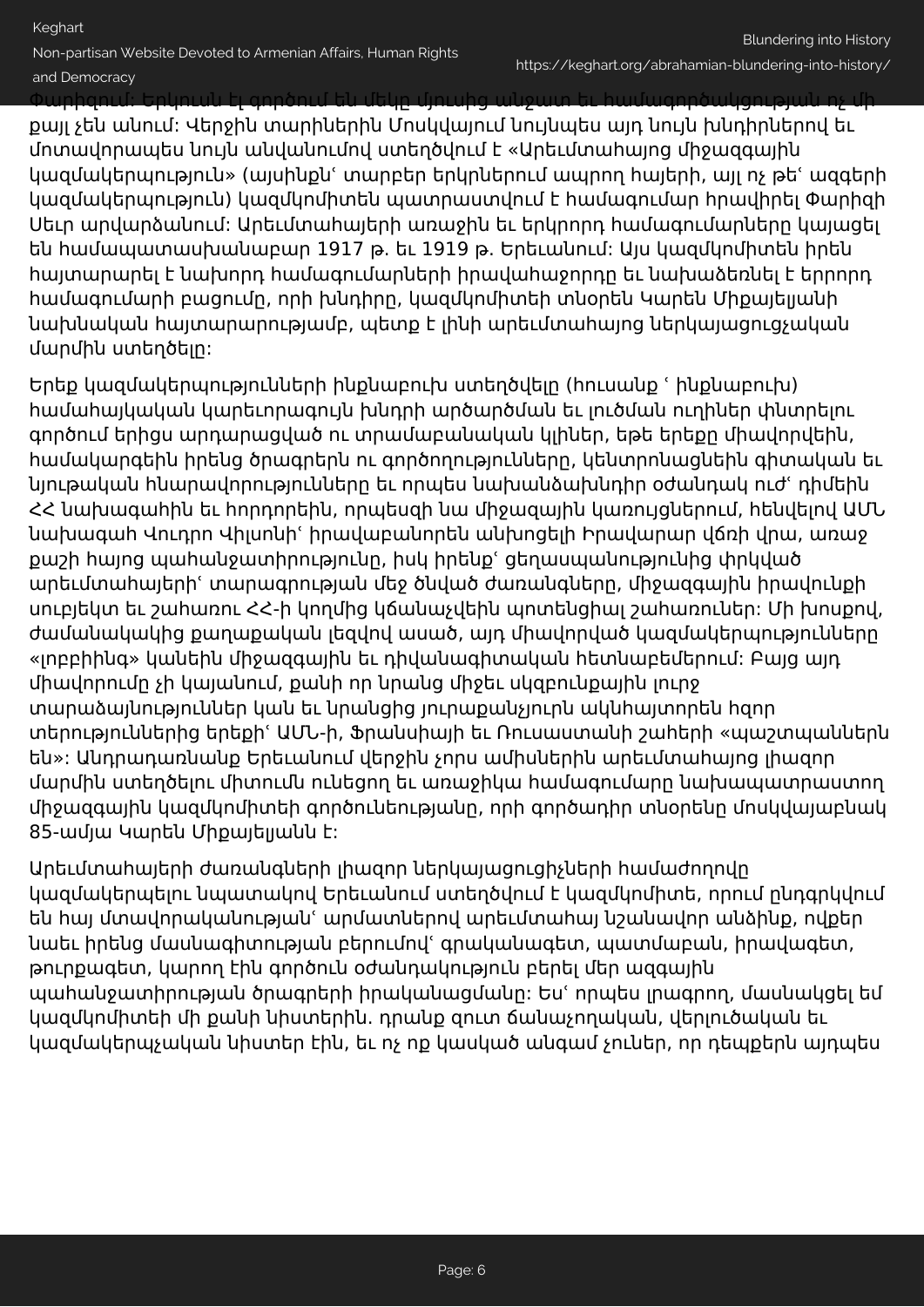Non-partisan Website Devoted to Armenian Affairs, Human Rights and Democracy

անկանխատեսելի եւ կտրուկ կփոխեն իրենց ընթացքը, բովանդակությունն ու

քաղաքական ուղղվածությունը: Երբ կազմկոմիտեն բանավեճերի ժամանակ փորձեց ծանոթանալ Կ. Միքայելյանի ելույթի բովանդակությանը, ինչպես նաեւ հստակեցնել Փարիզում կայանալիք համագումարի հիմնական ծրագրերը, եղավ Կարեն Միքայելյանի խուսափողական պատասխանը, սակայն հայաստանյան կազմկոմիտեի անդամներըՙ գեներալ-մայոր Արկադի Տեր-Թադեւոսյանի նախագահությամբ, պնդեցին, որ Կարեն Միքայելյանն իրենց ներկայացնի փարիզյան համագումարում իր կարդալիք զեկուցման բովանդակությունը: Բանավեճի ժամանակ կազմկոմիտեի անդամները եւ հայրենակցական միությունների նախագահները անվերապահորեն դեմ էին համագումարում քաղաքական որեւէ հայտարարություն անելուն:

Ահա այդ հայտարարությունը, որին դեմ էին հայրենակցականները եւ կազմկոմիտեն.

«Ներկայիս Հայաստանի Հանրապետությունը, համաձայն իր Սահմանադրության, իրավահաջորդը չէ Առաջին Հանրապետության, լիազորված չէ աշխարհում սփռված արեւմտահայերի շահերը ներկայացնել: Ի վիճակի չէ առնվազն տեսանելի ապագայում ստանձնելու արեւմտահայության ճակատագրին եւ ապագային առնչվող յուրահատուկ խնդիրների, հատկապես պահանջատիրության խնդրի լուծման առաքելությանը» (լեզվաոճական սխալների համար պատասխանատու չենք - Մ. Բ.):

Սակայն, երբ համաժողովի նախորդ օրը ծանոթացան Կ. Միքայելյանիՙ փարիզյան համագումարի զեկուցման տեքստին, համոզվեցին, որ իրենց նա մինչ այդ մոլորության մեջ է գցել, քանի որ զեկուցման մեջ առկա է ոչ հայանպաստ մի բանաձեւ, եւ առավել եւս դա ՀՀ-ի ինքնիշխանության եւ սահմանադրության դեմ կոպիտ ոտնձգություն է: Կազմկոմիտեի անդամները եւ հայրենակցական միությունների նախագահները հորդորեցին Կ. Միքայելյանին զեկուցումից հանել այդ պարբերությունը, հակառակ դեպքում իրենք չեն մասնակցի հայաստանյան համաժողովին: Կ. Միքայելյանը կտրուկ հրաժարվեց այդ փոփոխությունը կատարելուց: Որպես պատասխանՙ կազմկոմիտեի նախագահը, անդամները եւ հայրենակցական միությունների 16 անդամներից 13-ը գրավոր հրաժարվեցին համաժողովը կազմակերպելուց, դրան մասնակցելուց եւ այն բնորոշեցին հակաիրավական եւ անօրինական: Սա կազմկոմիտեի եւ հայրենակցականների ստորագրություններով տրված եզրակացություն է. «... Միեւնույն ժամանակ, հայտարարում ենք, որ որեւէ մեկը լիազորված չէ Հայաստանը ներկայացնելու 2011 թ. դեկտեմբերի 10-ին Փարիզում (Սեւրում) նախատեսված ժողովին: Որեւէ անհատի կամ անհատների խմբի մասնակցություն նշյալ ժողովին մեր կողմից կդիտարկվի ինքնագործունեություն եւ լիազորություններ չունեցող...»: Մինչդեռ Կ. Միքայելյանը ինքնակամ, երեք հայրենակցական միությունների նախագահների եւ պատահական մարդկանց մասնակցությամբ հայաստանյան համաժողով է անցկացնում եւ թերթում հայտարարություն անում, թե համաժողովն անցել է կազմկոմիտեի, նրա նախագահի եւ հայրենակցական բոլոր միությունների